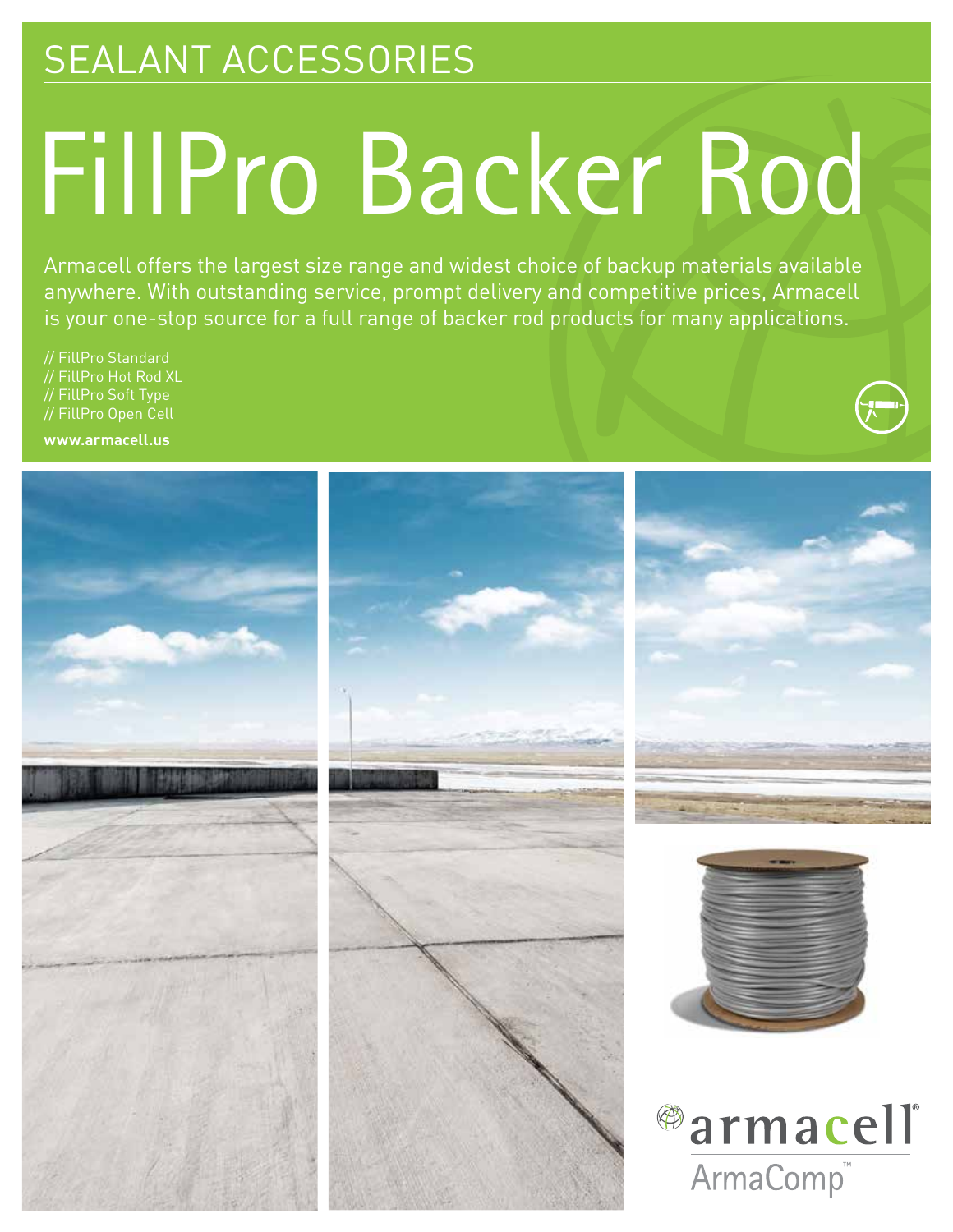# Backer Rod

Backer rods are round, flexible lengths of foam that are used as a "backing" in joints or cracks to help control the amount of sealant used or the depth of the sealant in the gap. Some applications require closed-cell back-up material that won't absorb moisture, others seal best with open cell foam that is highly compressible and will fill irregular joints more evenly. No matter your application, Armacell offers the most extensive collection of backup materials and the largest range of sizes on the market. Combined with outstanding service, prompt delivery and competitive pricing, Armacell is the only one-stop source for all your backer rod requirements. Armacell's FillPro® backer rods are sold through Sealant and Accessories distributors in the US and Canada.

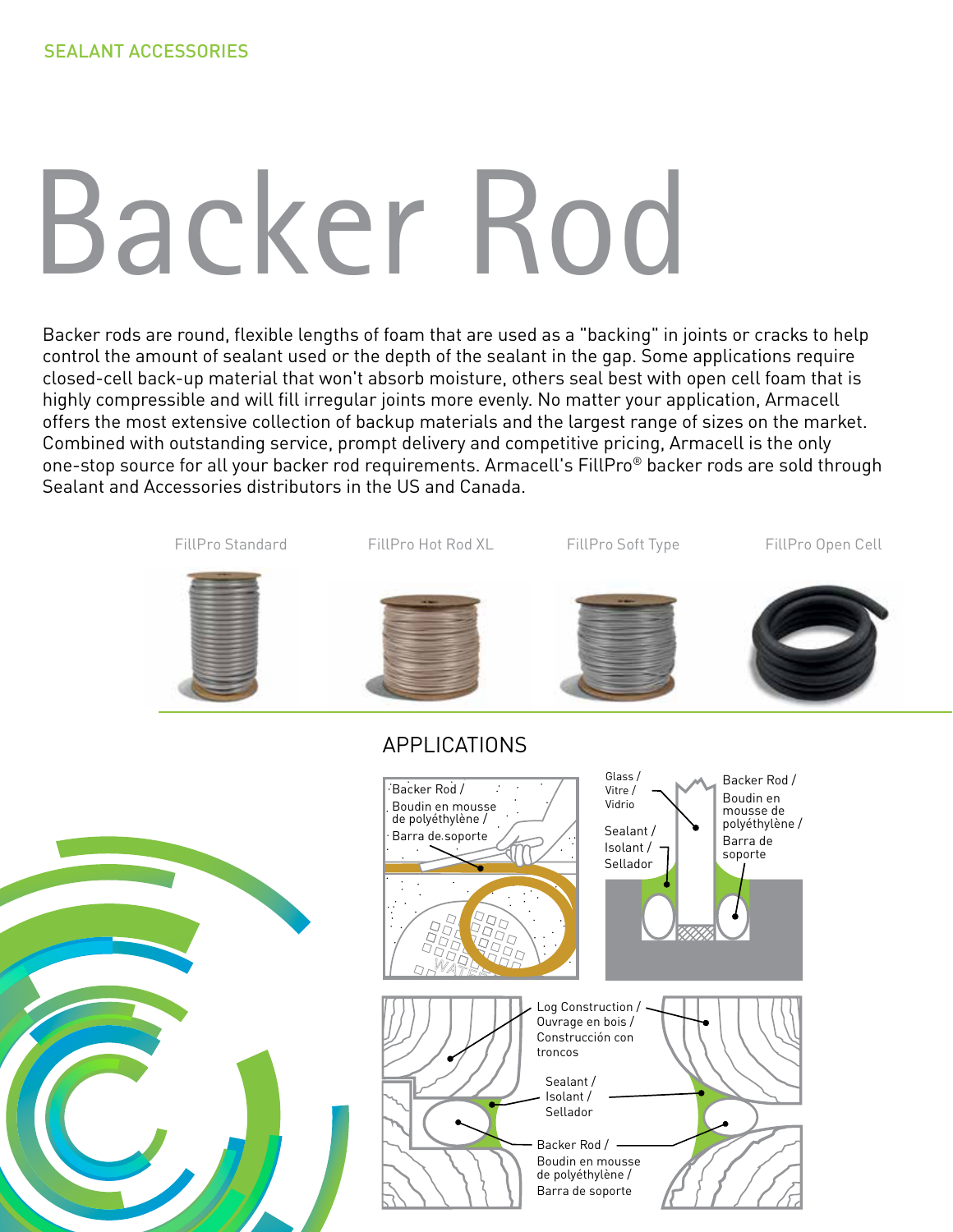#### **FillPro Standard** Closed cell polyethylene foam

| <b>Diameter</b> | <b>Feet Per Carton</b> | <b>Diameter</b> | <b>Feet Per Carton</b> |
|-----------------|------------------------|-----------------|------------------------|
| 1/4"            | 4000 (2 spools)        | $1 - 1/2"$      | 395 (6' lengths)       |
| 3/8"            | 2100 (1 spool)         | ייר             | 228 (6' lengths)       |
| 1/2"            | 2500 (2 spools)        | $2 - 1/2"$      | 144 (6' lengths)       |
| 5/8"            | 1550 (2 spools)        | 3"              | 102 (6' lengths)       |
| 3/4"            | 1100 (1 spool)         | 4"              | 48 (6' lengths)        |
| 7/8"            | 850 (1 spool)          | 5"              | 90 (6' lengths)        |
| 1"              | 600 (1 spool)          | 6"              | 60 (6' lengths)        |
| $1 - 1/4$ "     | 400 (1 spool)          |                 |                        |

| <b>Diameter</b>  | <b>Feet Per Carton</b> |
|------------------|------------------------|
| $1 - 1/2"$       | 395 (6' lengths)       |
| 2"               | 228 (6' lengths)       |
| $2 - 1/2"$       | 144 (6' lengths)       |
| $\overline{3}$ " | 102 (6' lengths)       |
| 4"               | 48 (6' lengths)        |
| 5"               | 90 (6' lengths)        |
| 6"               | 60 (6' lengths)        |

#### **FillPro Hot Rod XL**

Crosslinked closed cell polyethylene foam

| <b>Size</b><br><b>Product Code</b> |                  | <b>Product Code</b> | Size             |  |
|------------------------------------|------------------|---------------------|------------------|--|
| 3/8"                               | 2100 (1 spool)   | 3/8"                | 2100 (1 spool)   |  |
| 1/2"                               | 2500 (2 spools)  | 5/8"                | 2500 (2 spools)  |  |
| 5/8"<br>1550 (2 spools)            |                  | 7/8"                | 850 (1 spool)    |  |
| 3/4"                               | 1100 (1 spool)   | $1 - 1/8"$          | 500 (1 spool)    |  |
| 7/8"                               | 850 (1 spool)    | $1 - 1/2"$          | 396 (6' lengths) |  |
| 1"                                 | 600 (1 spool)    | 2"                  | 228 (6' lengths) |  |
| $1 - 1/4$ "                        | 400 (1 spool)    | $2 - 1/2"$          | 144 (6' lengths) |  |
| $1 - 1/2"$                         | 396 (6' lengths) | 3"                  | 102 (6' lengths) |  |
| 2"                                 | 228 (6' lengths) | 4"                  | 48 (6' lengths)  |  |

**FillPro Soft Type**<br>Bi-celular, soft, pliable, joint-forming polyethylene foam

| <b>Product Code</b> | <b>Size</b>      |  |  |
|---------------------|------------------|--|--|
| 3/8"                | 2100 (1 spool)   |  |  |
| 5/8"                | 2500 (2 spools)  |  |  |
| 7/8"                | 850 (1 spool)    |  |  |
| $1 - 1/8"$          | 500 (1 spool)    |  |  |
| $1 - 1/2"$          | 396 (6' lengths) |  |  |
| 2"                  | 228 [6' lengths] |  |  |
| $2 - 1/2"$          | 144 (6' lengths) |  |  |
| 3"                  | 102 (6' lengths) |  |  |
| 4"                  | 48 (6' lengths)  |  |  |

#### **FillPro Open Cell** Open cell polyurethane foam

| Open cett potyurethane roam |                    |                        |                     |                        |  |
|-----------------------------|--------------------|------------------------|---------------------|------------------------|--|
| <b>Diameter</b>             | Sleeves Per 6 pack | <b>Bags Per Sleeve</b> | <b>Feet Per Bag</b> | <b>Feet Per Sleeve</b> |  |
| 3/8"                        |                    |                        | 750                 | 3000                   |  |
| 5/8"                        |                    |                        | 500                 | 2000                   |  |
| 7/8"                        |                    |                        | 525                 | 1050                   |  |
| $1 - 1/8"$                  |                    |                        | 300                 | 600                    |  |
| $1 - 1/2$ "                 |                    |                        | 175                 | 350                    |  |
| ייר                         |                    |                        | 100                 | 200                    |  |
|                             |                    |                        |                     |                        |  |

Product must be purchased in 6-pack quantities. To avoid compression "set", straps and boards must be removed. Store in sleeve form or bag form only.

#### **Backer Rod Comparison Chart** Typical Properties

| > 1.5<br>>1<br>> 24 PSI      | $1.5 - 2.5$ lbs/cu.ft<br>>1       | 1.8-2.5 lbs/cu.ft            | 1.7 lbs/cu.ft                     | <b>ASTM D1622</b>            |
|------------------------------|-----------------------------------|------------------------------|-----------------------------------|------------------------------|
|                              |                                   |                              |                                   |                              |
|                              |                                   | >1                           | n                                 | <b>ASTM C1253</b>            |
|                              | <b>16 PSI</b>                     | 43.4 PSI                     | <b>25 PSI</b>                     | <b>ASTM D1623</b>            |
| > 96                         | > 96                              | > 95                         | > 98                              | ASTM D5249                   |
| 7 PSI min                    | 5.8 PSI                           | 5 PSI                        | 1.4 PSI                           | ASTM D5249                   |
| $0.03$ qm/cc                 | $0.03$ qm/cc                      | $0.03$ qm/cc                 | N/A                               | <b>ASTM C1016</b>            |
| 90°F to 210°F                | 392°F                             | 90°F to 210°F                | -60°F to 500°F                    | ASTM D5249<br>(Hot Rod Only) |
| N/A                          | N/A                               | N/A                          | 75% (min)                         | ASTM D3574                   |
| N/A                          | N/A                               | N/A                          | $15%$ (max)                       | ASTM D3574                   |
| ASTM C1330-02 Type C         | N/A                               | ASTM C1330-02 Type B         | ASTM C1330-02 Type O              | <b>ASTM C1330</b>            |
| ASTM D5249 Type 3            | ASTM D5249 Type 1                 | ASTM D5249 Type 3            | N/A                               | ASTM D5249                   |
| <b>Cold Applied Sealants</b> | Cold Applied or Hot Pour Sealants | <b>Cold Applied Sealants</b> | Cold Applied or Hot Pour Sealants |                              |
| Closed Cell PE               | Cross Linked Closed Cell PE       | <b>Bi-cellular PE</b>        | Open Cell Polyurethane            |                              |
|                              |                                   |                              |                                   |                              |